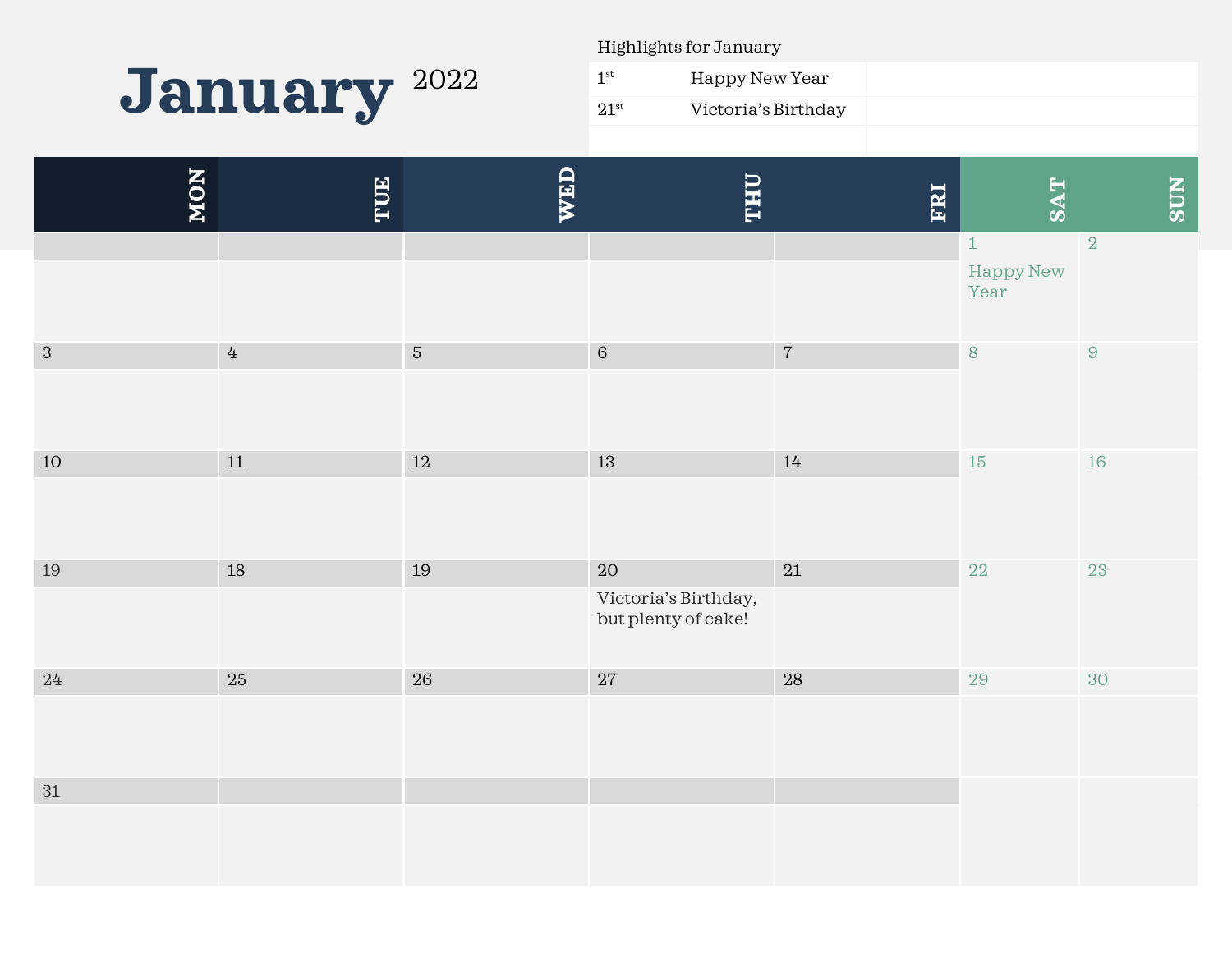Highlights for February

## **February** <sup>2022</sup>

| NON        | TUE         | <b>WED</b>     | <b>UHL</b> | ERI              | <b>SAT</b> | SUN        |
|------------|-------------|----------------|------------|------------------|------------|------------|
|            | $\mathbf 1$ | $\overline{2}$ | $\sqrt{3}$ | $\ensuremath{4}$ | $\sqrt{5}$ | $\sqrt{6}$ |
|            |             |                |            |                  |            |            |
| $\sqrt{7}$ | $\,8\,$     | $\overline{9}$ | $10\,$     | $11\,$           | $12\,$     | $13\,$     |
|            |             |                |            |                  |            |            |
| $14\,$     | $15\,$      | $16\,$         | $17\,$     | $18\,$           | 19         | $20\,$     |
|            |             |                |            |                  |            |            |
| $21\,$     | $22\,$      | $23\,$         | $24\,$     | $25\,$           | $26\,$     | 27         |
|            |             |                |            |                  |            |            |
| $28\,$     |             |                |            |                  |            |            |
|            |             |                |            |                  |            |            |
|            |             |                |            |                  |            |            |
|            |             |                |            |                  |            |            |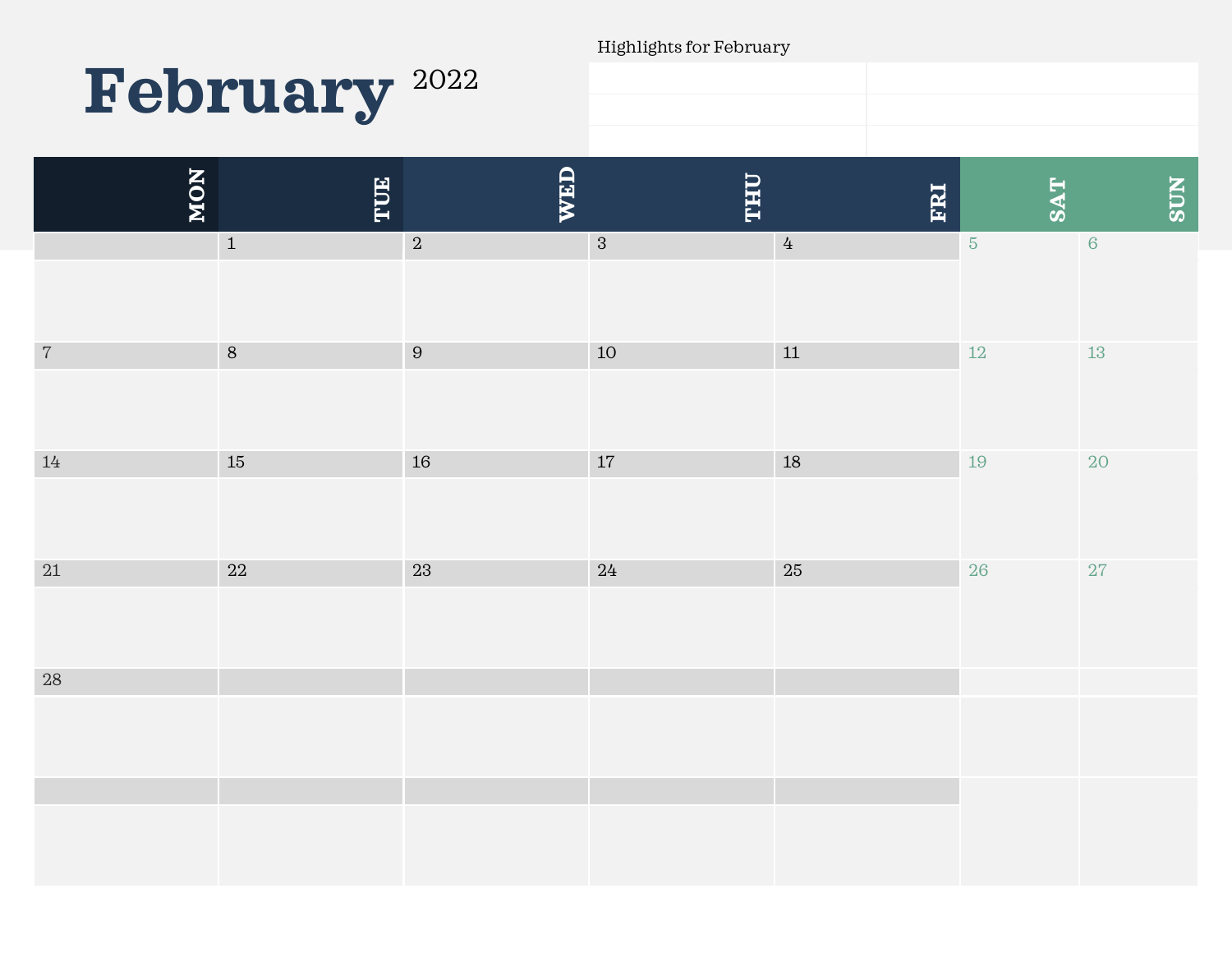Highlights for March



| <b>NON</b> | TUE         | <b>WED</b> | <b><i><u>OHLL</u></i></b>                                                                        | ERI         | <b>SAT</b> | <b>NOS</b>                              |
|------------|-------------|------------|--------------------------------------------------------------------------------------------------|-------------|------------|-----------------------------------------|
|            | $1\,$       | $\sqrt{2}$ | $\sqrt{3}$                                                                                       | $\mathbf 4$ | $\sqrt{5}$ | $\,6\,$                                 |
| $\,7$      | $\, 8$      | $\,9$      | $10\,$                                                                                           | $11\,$      | $12\,$     | $13\,$<br>Daylight<br>Savings<br>Begins |
| $14\,$     | $15\,$      | $16\,$     | $17\,$<br><b>Big Flat Electric</b><br><b>Board Meeting</b><br>12:00pm<br><b>St Patrick's Day</b> | $18\,$      | 19         | 20                                      |
| 21         | 22          | 23         | 24                                                                                               | $25\,$      | 26         | $27\,$                                  |
| 28         | $\sqrt{29}$ | 30         | 31                                                                                               |             |            |                                         |
|            |             |            |                                                                                                  |             |            |                                         |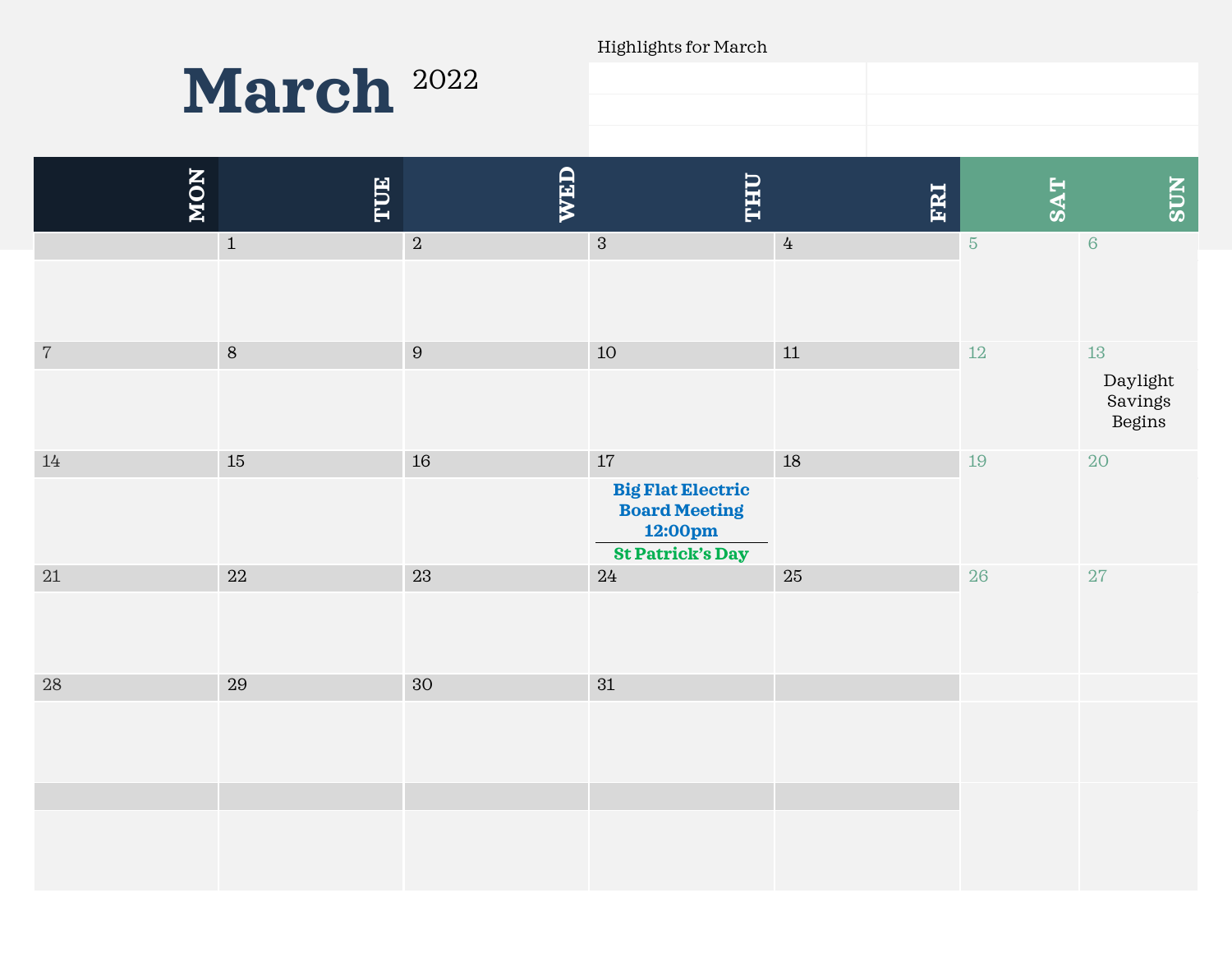Highlights for April



| NON                       | TUE        | <b>WED</b> | <b><i><u><b>OHT</b></u></i></b>                                       | ERI                                                                                | <b>SAT</b>       | <b>SUN</b>              |
|---------------------------|------------|------------|-----------------------------------------------------------------------|------------------------------------------------------------------------------------|------------------|-------------------------|
|                           |            |            |                                                                       | $\mathbf{1}$<br>Deadline: Big Flat &<br><b>Trade School</b><br><b>Scholarships</b> | $\overline{2}$   | 3                       |
| $\ensuremath{\mathbf{4}}$ | $\sqrt{5}$ | $\sqrt{6}$ | $\sqrt{7}$                                                            | $\, 8$                                                                             | $\boldsymbol{9}$ | $10$                    |
| $11\,$                    | $12\,$     | $13\,$     | 14                                                                    | 15                                                                                 | $16\,$           | $17\,$<br><b>Easter</b> |
| 18                        | 19         | 20         | $21\,$<br><b>Big Flat Electric</b><br><b>Board Meeting</b><br>12:00pm | 22                                                                                 | 23               | 24                      |
| $25\,$                    | 26         | 27         | 28                                                                    | 29                                                                                 | 30               |                         |
|                           |            |            |                                                                       |                                                                                    |                  |                         |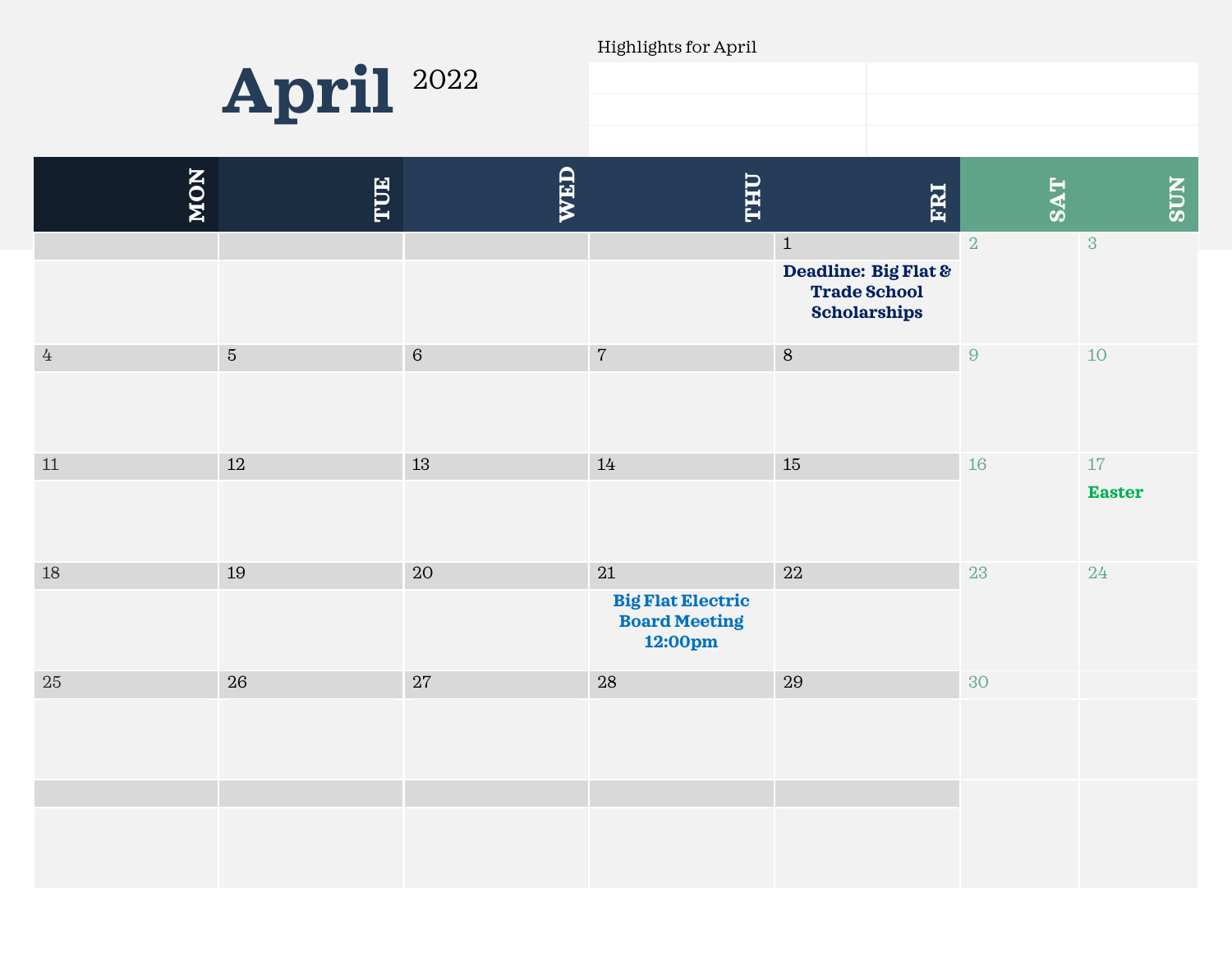Highlights for May



| NON                                               | TUE        | <b>WED</b> | <b><i><u><b>OHL</b></u></i></b>                                   | ERI     | <b>SAT</b> | <b>SUN</b>                      |
|---------------------------------------------------|------------|------------|-------------------------------------------------------------------|---------|------------|---------------------------------|
|                                                   |            |            |                                                                   |         |            | $\,$ 1                          |
| $\overline{2}$                                    | $\sqrt{3}$ | $\rm 4$    | $\mathbf 5$                                                       | $\,6\,$ | $\sqrt{7}$ | $8\,$<br>Mother's<br><b>Day</b> |
| $\boldsymbol{9}$                                  | 10         | $11\,$     | $12\,$                                                            | 13      | 14         | $15\,$                          |
| 16                                                | 17         | $18\,$     | 19<br><b>Big Flat Electric</b><br><b>Board Meeting</b><br>12:00pm | 20      | 21         | 22                              |
| 23                                                | $24\,$     | $25\,$     | $26\,$                                                            | $27\,$  | $28\,$     | 29                              |
| 30<br><b>Memorial Day</b><br><b>Office Closed</b> | 31         |            |                                                                   |         |            |                                 |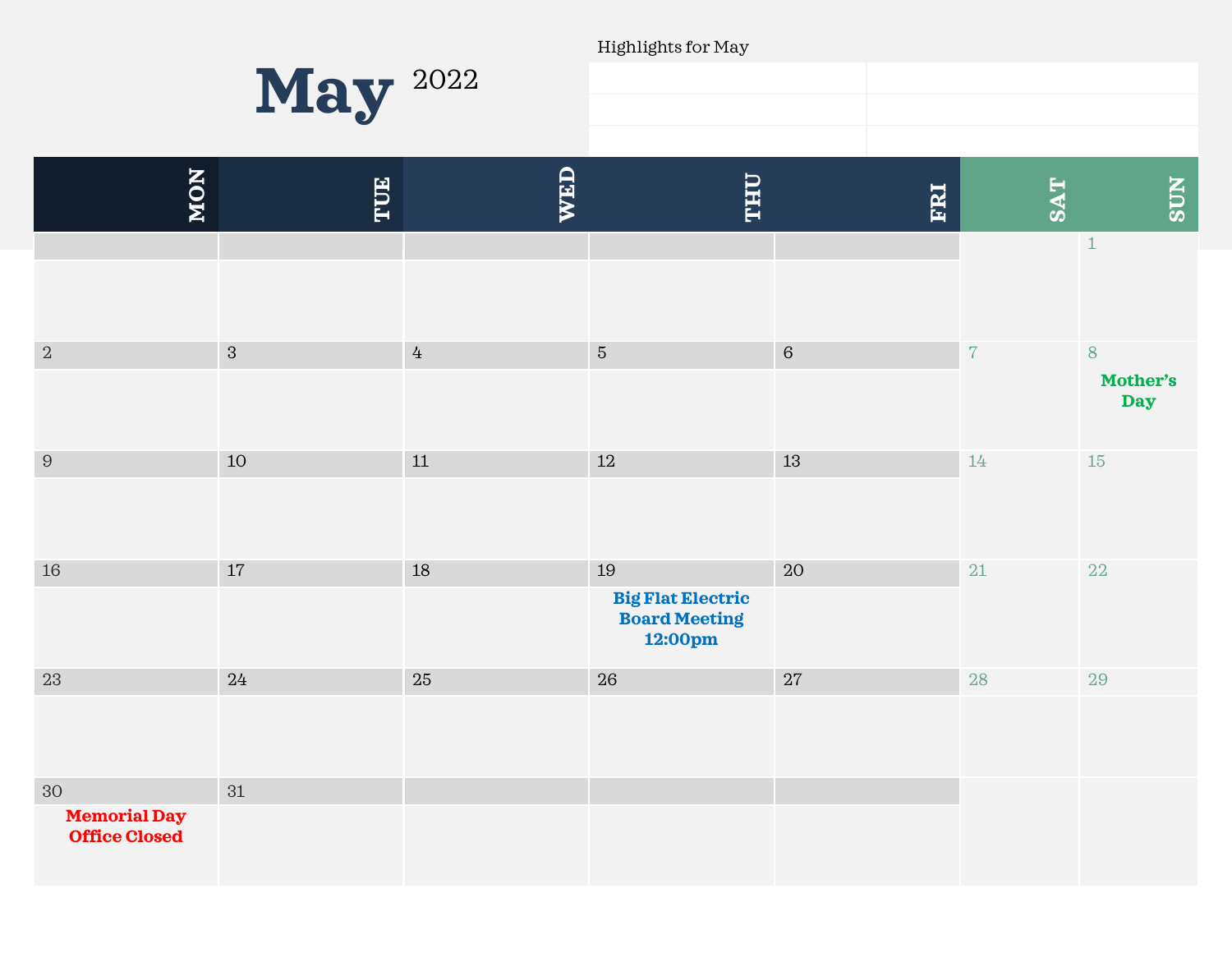Highlights for June



| NON     | TUE            | <b>WED</b>                           | <b>LHL</b>                                                  | ERI        | <b>SAT</b>       | <b>SUN</b>                    |
|---------|----------------|--------------------------------------|-------------------------------------------------------------|------------|------------------|-------------------------------|
|         |                | $\mathbf 1$                          | $\sqrt{2}$                                                  | $\sqrt{3}$ | $\ensuremath{4}$ | $\overline{5}$                |
|         |                |                                      |                                                             |            |                  |                               |
| $\,6\,$ | $\overline{7}$ | $\,8\,$                              | $\boldsymbol{9}$                                            | 10         | 11               | $12\,$                        |
|         |                |                                      |                                                             |            |                  |                               |
| 13      | 14             | $15\,$                               | 16                                                          | $17\,$     | 18               | 19                            |
|         |                |                                      | <b>Big Flat Electric</b><br><b>Board Meeting</b><br>12:00pm |            |                  | <b>Father's</b><br><b>Day</b> |
| $20\,$  | 21             | $22\,$                               | 23                                                          | 24         | $25\,$           | 26                            |
|         |                | <b>HARLEM</b><br><b>POOL</b><br>DAY! |                                                             |            |                  |                               |
| $27\,$  | 28             | 29                                   | 30                                                          |            |                  |                               |
|         |                |                                      |                                                             |            |                  |                               |
|         |                |                                      |                                                             |            |                  |                               |
|         |                |                                      |                                                             |            |                  |                               |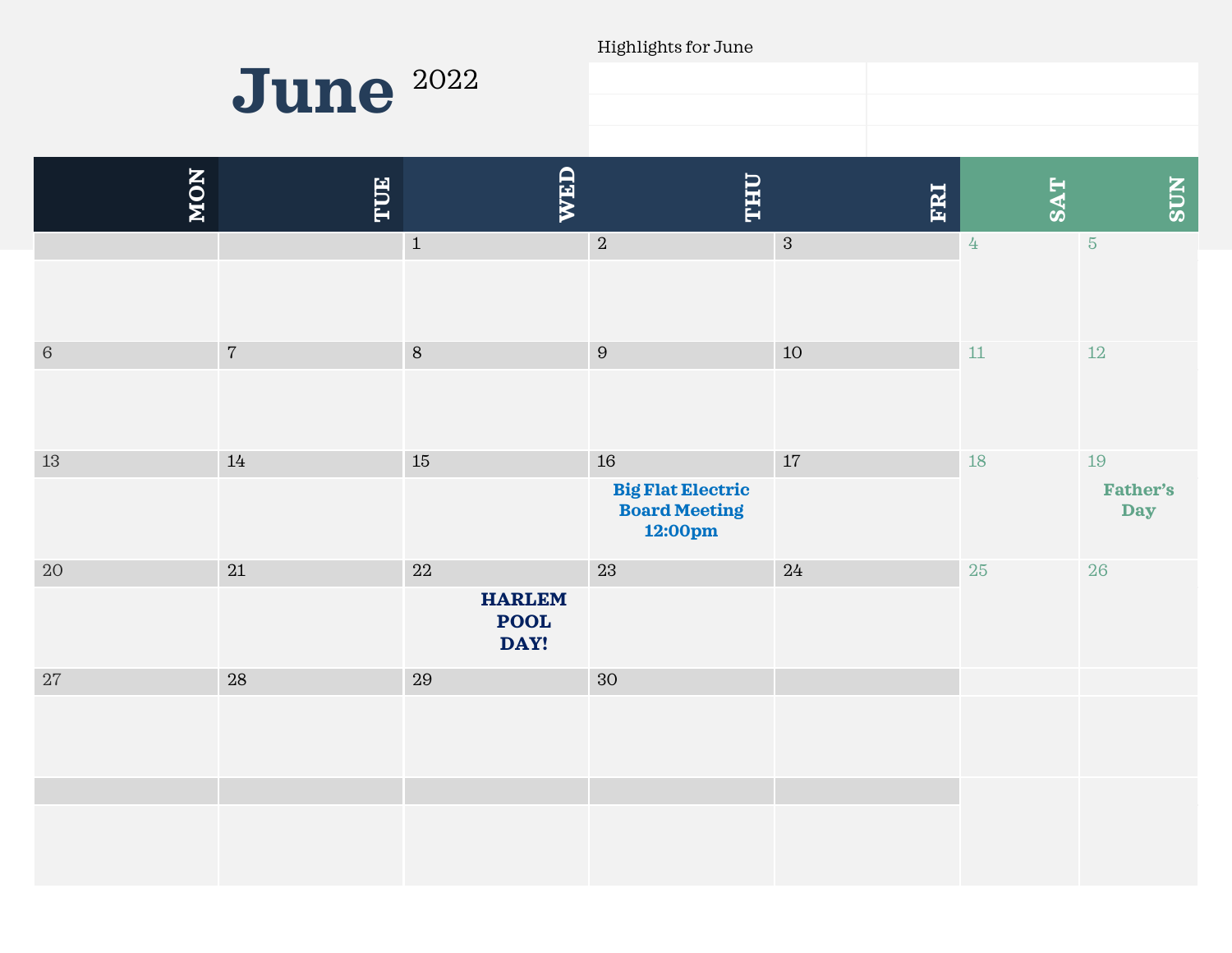Highlights for July



| NON                                                                 | TUE        | WED     | <b><i><u><b>OHL</b></u></i></b>                                       | ERI         | <b>TAS</b>       | <b>SUN</b>     |
|---------------------------------------------------------------------|------------|---------|-----------------------------------------------------------------------|-------------|------------------|----------------|
|                                                                     |            |         |                                                                       | $\,1\,$     | $\sqrt{2}$       | $\overline{3}$ |
| $\ensuremath{4}$<br><b>Independence Day</b><br><b>Office Closed</b> | $\sqrt{5}$ | $\,6\,$ | $\sqrt{7}$                                                            | $\, 8$      | $\boldsymbol{9}$ | $10$           |
| 11                                                                  | $12\,$     | 13      | 14                                                                    | 15          | 16               | 17             |
| <b>18</b><br><b>MALTA</b><br><b>POOL</b><br>DAY!!!                  | 19         | $20\,$  | $21\,$<br><b>Big Flat Electric</b><br><b>Board Meeting</b><br>12:00pm | $22\,$      | 23               | 24             |
| 25                                                                  | 26         | 27      | $\sqrt{28}$                                                           | $\sqrt{29}$ | 30               | 31             |
|                                                                     |            |         |                                                                       |             |                  |                |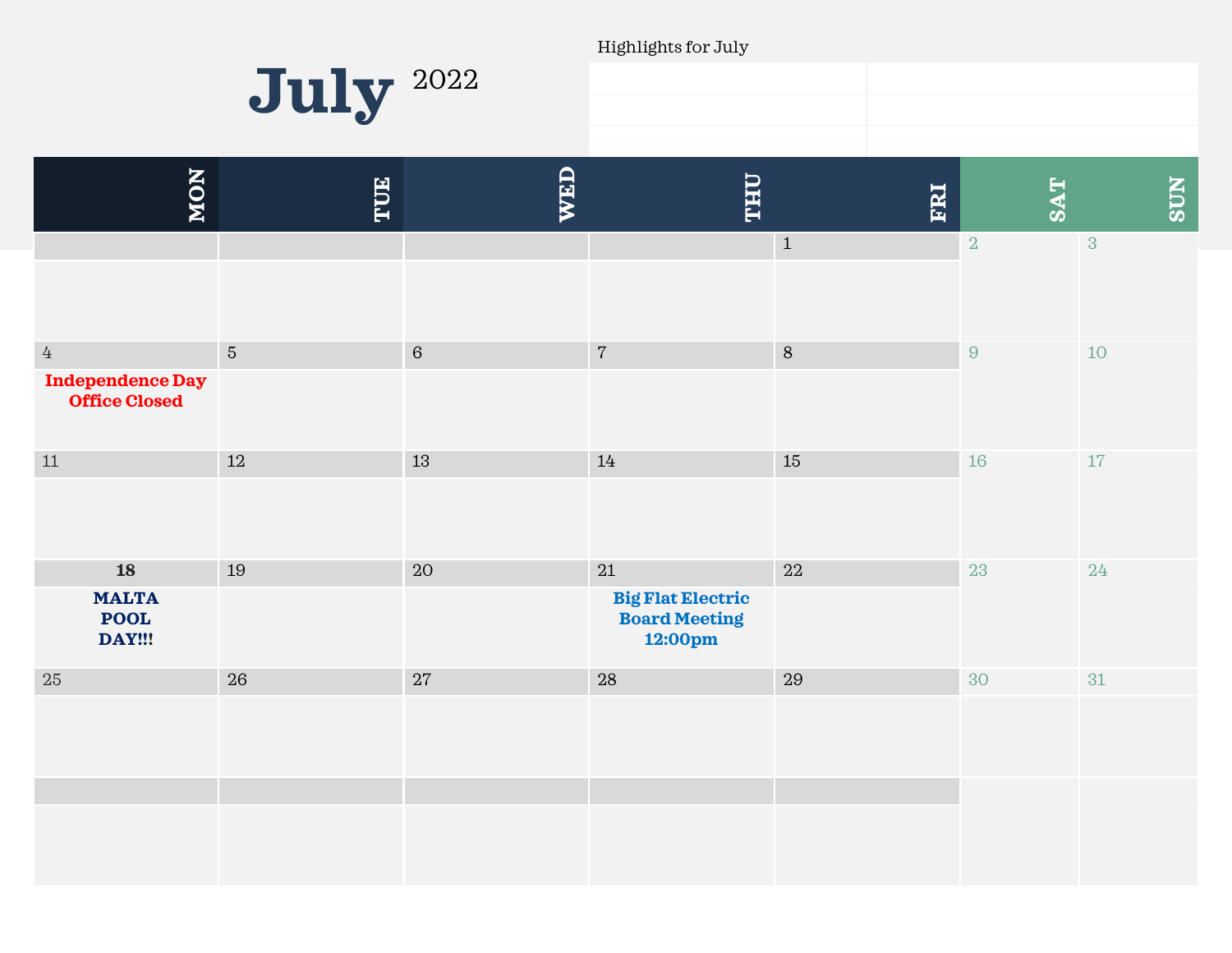Highlights for August



| NON         | TUE            | <b>WED</b> | <b><i><u><b>OHL</b></u></i></b>                                 | ERI        | <b>SAT</b> | <b>SUN</b>     |
|-------------|----------------|------------|-----------------------------------------------------------------|------------|------------|----------------|
| $\mathbf 1$ | $\overline{2}$ | $\sqrt{3}$ | $\ensuremath{4}$                                                | $\sqrt{5}$ | $\,6\,$    | $\overline{7}$ |
| $\, 8$      | 9              | 10         | $11\,$                                                          | $12\,$     | 13         | $14\,$         |
| $15\,$      | 16             | 17         | $18\,$<br><b>Big Flat Electric<br/>Board Meeting</b><br>12:00pm | 19         | $20\,$     | $21\,$         |
| $22\,$      | $23\,$         | $24\,$     | $25\,$                                                          | $26\,$     | 27         | 28             |
| $29\,$      | $30\,$         | $31\,$     |                                                                 |            |            |                |
|             |                |            |                                                                 |            |            |                |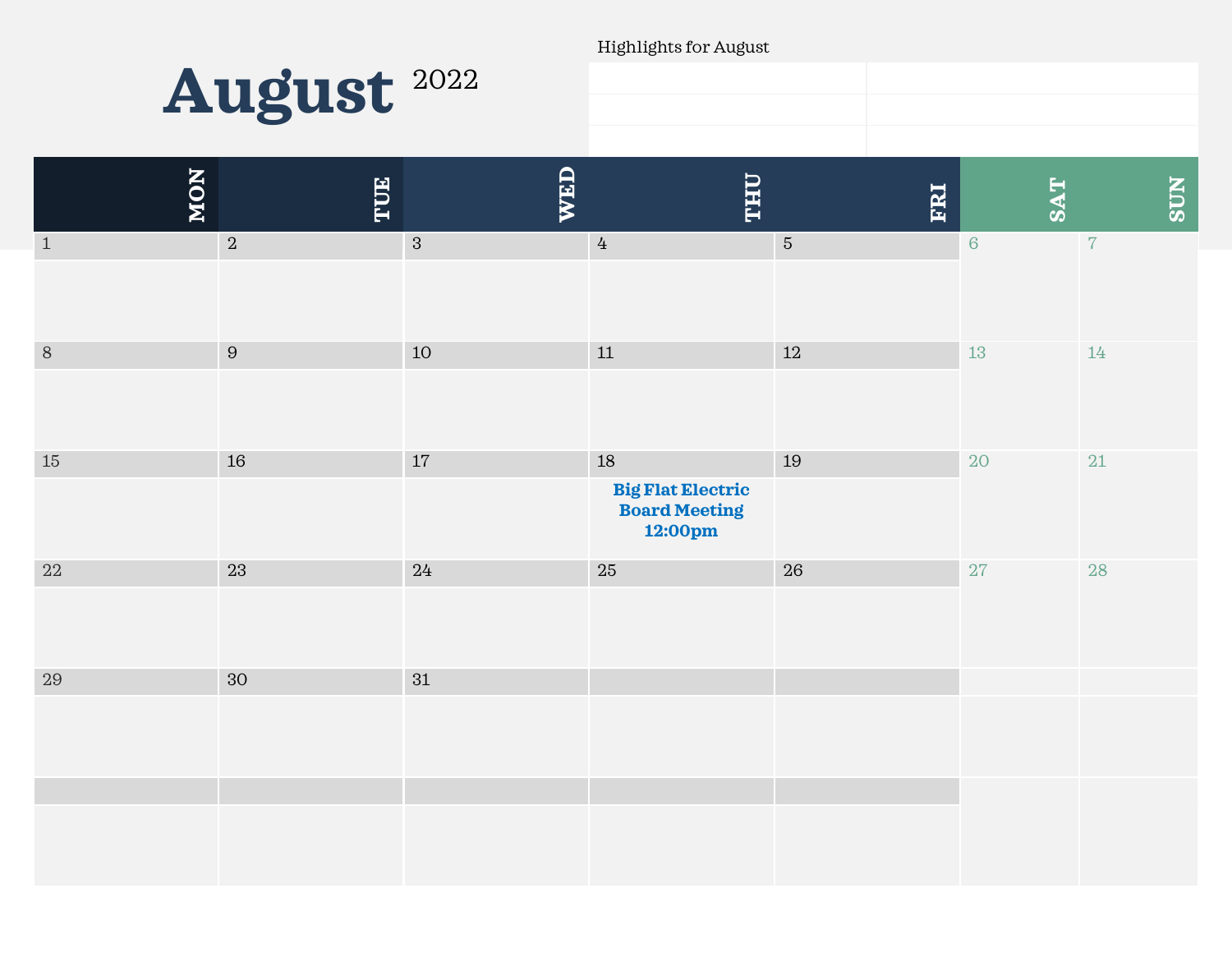# September<sup>2022</sup>

Highlights for September

| NON                                                    | TUE        | WED        | <b>THU</b>                                                      | FRI        | <b>SAT</b>     | <b>SUN</b>    |
|--------------------------------------------------------|------------|------------|-----------------------------------------------------------------|------------|----------------|---------------|
|                                                        |            |            | $1\,$                                                           | $\sqrt{2}$ | $\overline{3}$ | $\frac{1}{4}$ |
| $\sqrt{5}$<br><b>Labor Day</b><br><b>Office Closed</b> | $\sqrt{6}$ | $\sqrt{7}$ | $\,8\,$                                                         | $\, 9$     | 10             | $11\,$        |
| $12\,$                                                 | 13         | 14         | $15\,$<br><b>Big Flat Electric<br/>Board Meeting</b><br>12:00pm | 16         | 17             | <b>18</b>     |
| 19                                                     | 20         | $21\,$     | $22\,$                                                          | 23         | 24             | 25            |
| $26\,$                                                 | $27\,$     | 28         | 29                                                              | $30\,$     |                |               |
|                                                        |            |            |                                                                 |            |                |               |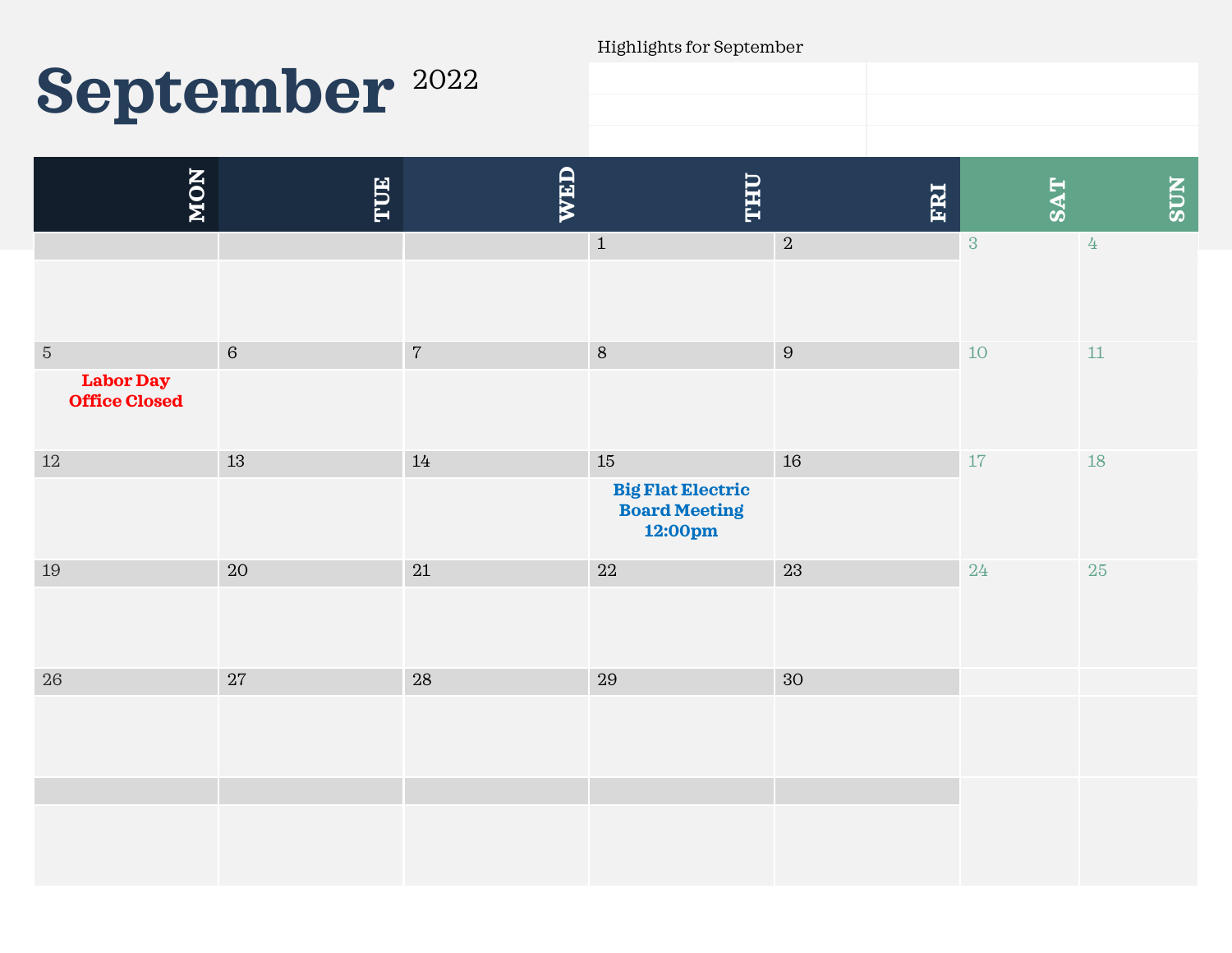Highlights for October

### **October** <sup>2022</sup>

| NON                           | TUE            | <b>WED</b> | <b>THU</b>                                                        | ERI        | <b>TAS</b>                                                                                              | <b>NIOS</b>    |
|-------------------------------|----------------|------------|-------------------------------------------------------------------|------------|---------------------------------------------------------------------------------------------------------|----------------|
|                               |                |            |                                                                   |            | $\mathbf 1$                                                                                             | $\overline{2}$ |
| $\sqrt{3}$                    | $\overline{4}$ | $\sqrt{5}$ | $\,6\,$                                                           | $\sqrt{7}$ | $\,8\,$<br><b>Big Flat Electric</b><br><b>Annual</b><br>Meeting<br>Register - 9 am<br>Meeting - $10$ am | $\, 9$         |
| $10\,$<br><b>Columbus Day</b> | $11\,$         | 12         | $13\,$                                                            | 14         | $15\,$                                                                                                  | 16             |
| $17$                          | 18             | 19         | 20<br><b>Big Flat Electric</b><br><b>Board Meeting</b><br>12:00pm | $21\,$     | 22                                                                                                      | 23             |
| 24                            | 25             | 26         | $27\,$                                                            | $28\,$     | $29\,$                                                                                                  | 30             |
| 31<br><b>Halloween</b>        |                |            |                                                                   |            |                                                                                                         |                |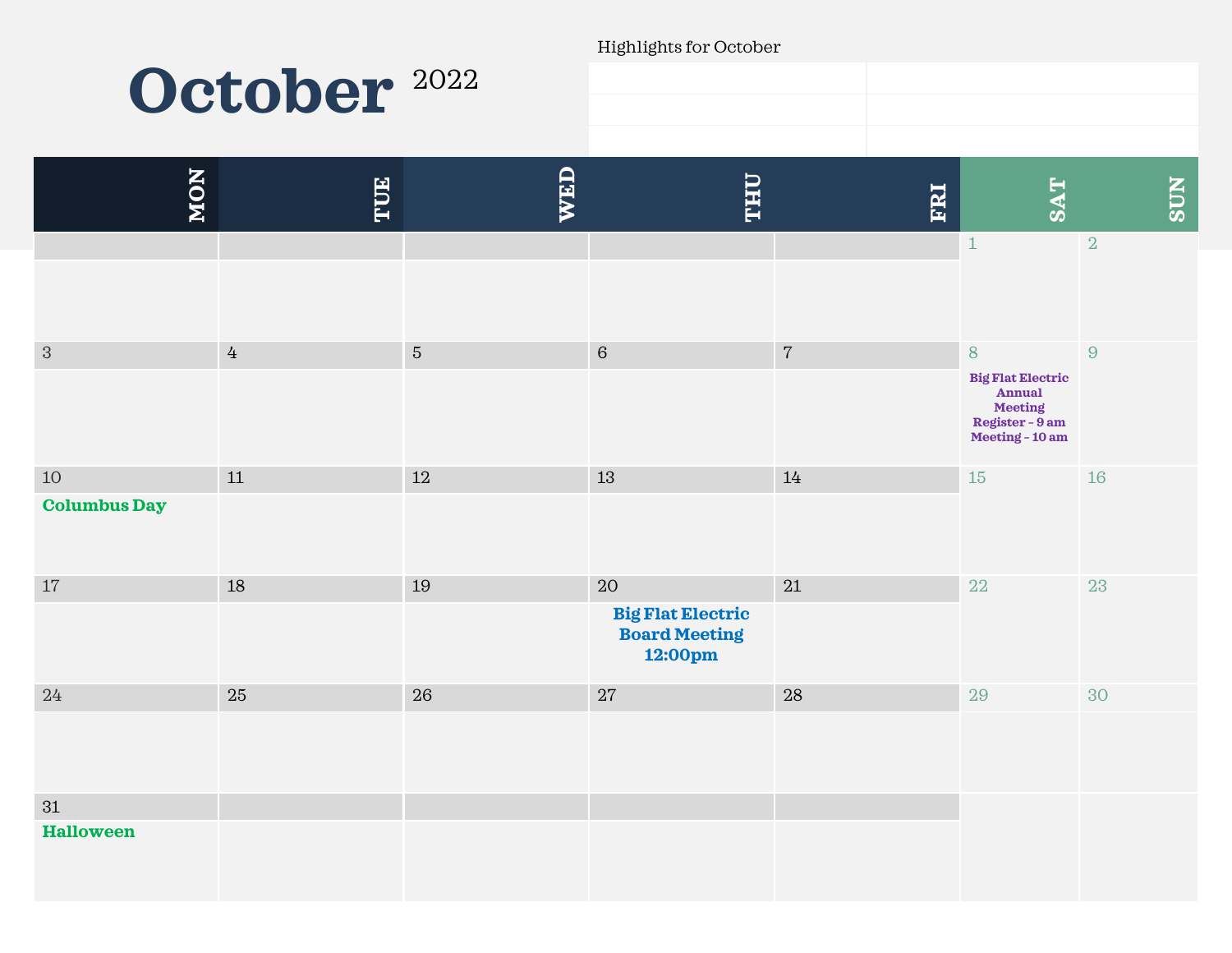#### Highlights for November

### November<sup>2022</sup>

| NON        | E       | WED            | <b>LHL</b>                                                        | ERI                                                                   | <b>TAS</b>     | <b>SUN</b>                                    |
|------------|---------|----------------|-------------------------------------------------------------------|-----------------------------------------------------------------------|----------------|-----------------------------------------------|
|            | $\,1\,$ | $\overline{2}$ | $\mathbf{3}$                                                      | $\overline{4}$                                                        | $\overline{5}$ | $6\phantom{a}$<br>Daylight<br>Savings<br>Ends |
| $\sqrt{ }$ | $\,8\,$ | $\, 9$         | $10$                                                              | $11\,$<br><b>Veterans Day</b>                                         | $12\,$         | $13\,$                                        |
| 14         | $15\,$  | 16             | 17<br><b>Big Flat Electric</b><br><b>Board Meeting</b><br>12:00pm | 18                                                                    | 19             | 20                                            |
| $21\,$     | 22      | $23\,$         | 24<br><b>Thanksgiving</b><br><b>Office Closed</b>                 | 25<br><b>Office Closed</b><br>in observance of<br><b>Thanksgiving</b> | 26             | $27\,$                                        |
| 28         | 29      | 30             |                                                                   |                                                                       |                |                                               |
|            |         |                |                                                                   |                                                                       |                |                                               |